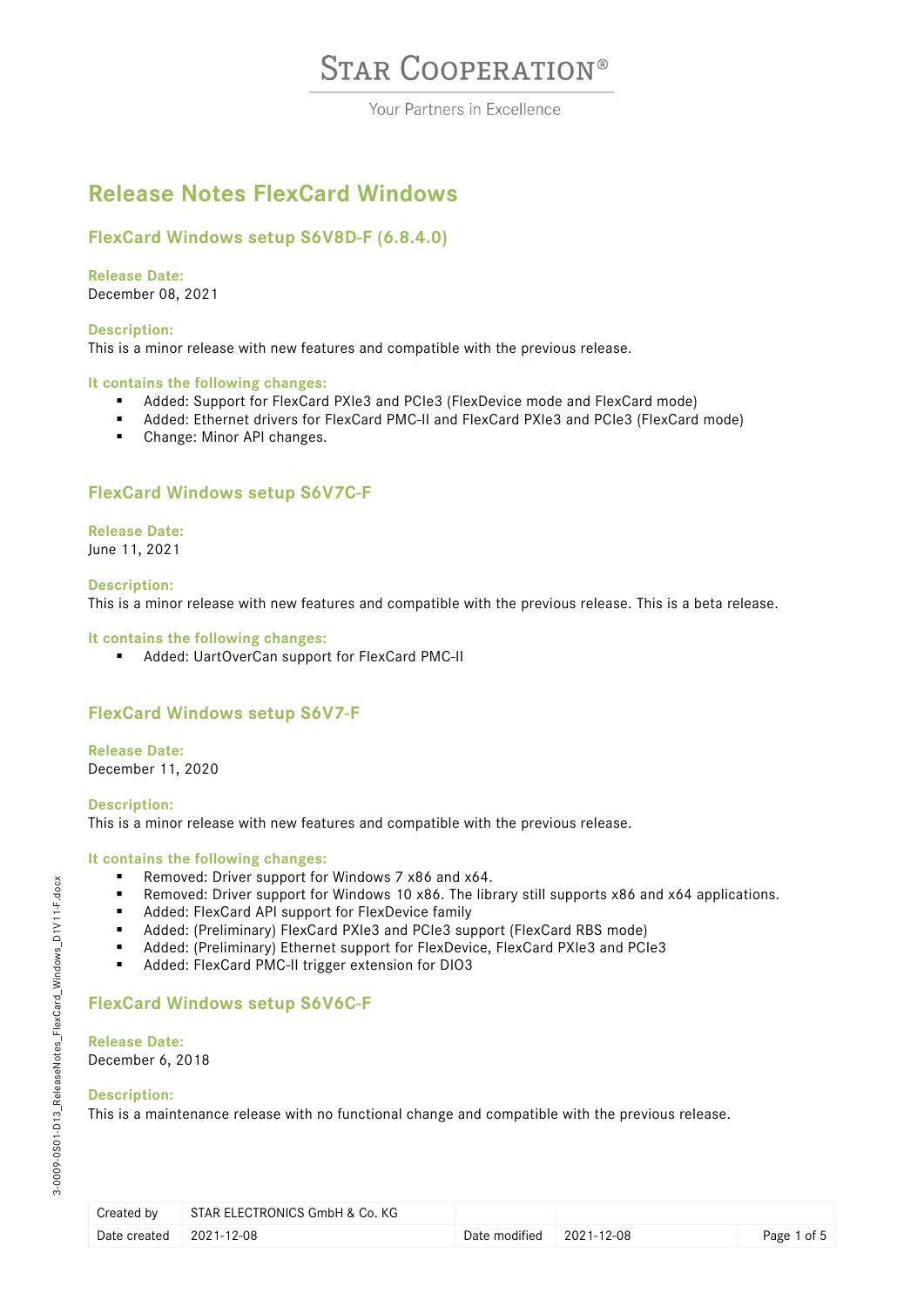Your Partners in Excellence

### **It contains the following changes:**

- Added: Split the driver to a Windows 7 and a Windows 10 driver package. The Windows 10 driver package supports Secure Boot.
- Removed: Support for Windows XP/Vista
- Updated: FlexUpdate application (added support for FlexDevice-S and FlexDevice-L²)

## **FlexCard Windows setup S6V6A-F**

### **Release Date:**

September 15, 2016

### **Description:**

This is a maintenance release with no functional change and compatible with the previous release.

### **It contains the following changes:**

Updated: Updated setup for Windows 10 (without Secure Boot).

## **FlexCard Windows setup S6V6-F**

### **Release Date:** June 20, 2016

### **Description:**

This is a minor release with new features and compatible with the previous release.

**It contains the following changes:**

- **Added: CAN FD functionality for FlexCard PMC-II.**
- Added: Function to get information about the mounted FlexTiny II modules on a FlexCard PMC-II.
- Added: Possibility to switch the timestamp source on FlexCard PMC-II to the PMC UserIo lines.

### **FlexCard Windows setup S6V5A-F**

**Release Date:** November 16, 2015

### **Description:**

This is a maintenance release with no functional change and compatible with the previous release.

### **It contains the following changes:**

- Changed: Layout and company information adapted to STAR COOPERATION.
- Changed: Removed PDF documents which refer to discontinued products.
- Updated: FlexUpdate application (added support for FlexDevice-L).

## **FlexCard Windows setup S6V4A-F**

### **Release Date:**

September 3, 2014

### **Description:**

This is a maintenance release and compatible with the previous release.

| Created by   | STAR ELECTRONICS GmbH & Co. KG |                                  |             |
|--------------|--------------------------------|----------------------------------|-------------|
| Date created | 2021-12-08                     | Date modified $\vert$ 2021-12-08 | Page 2 of 5 |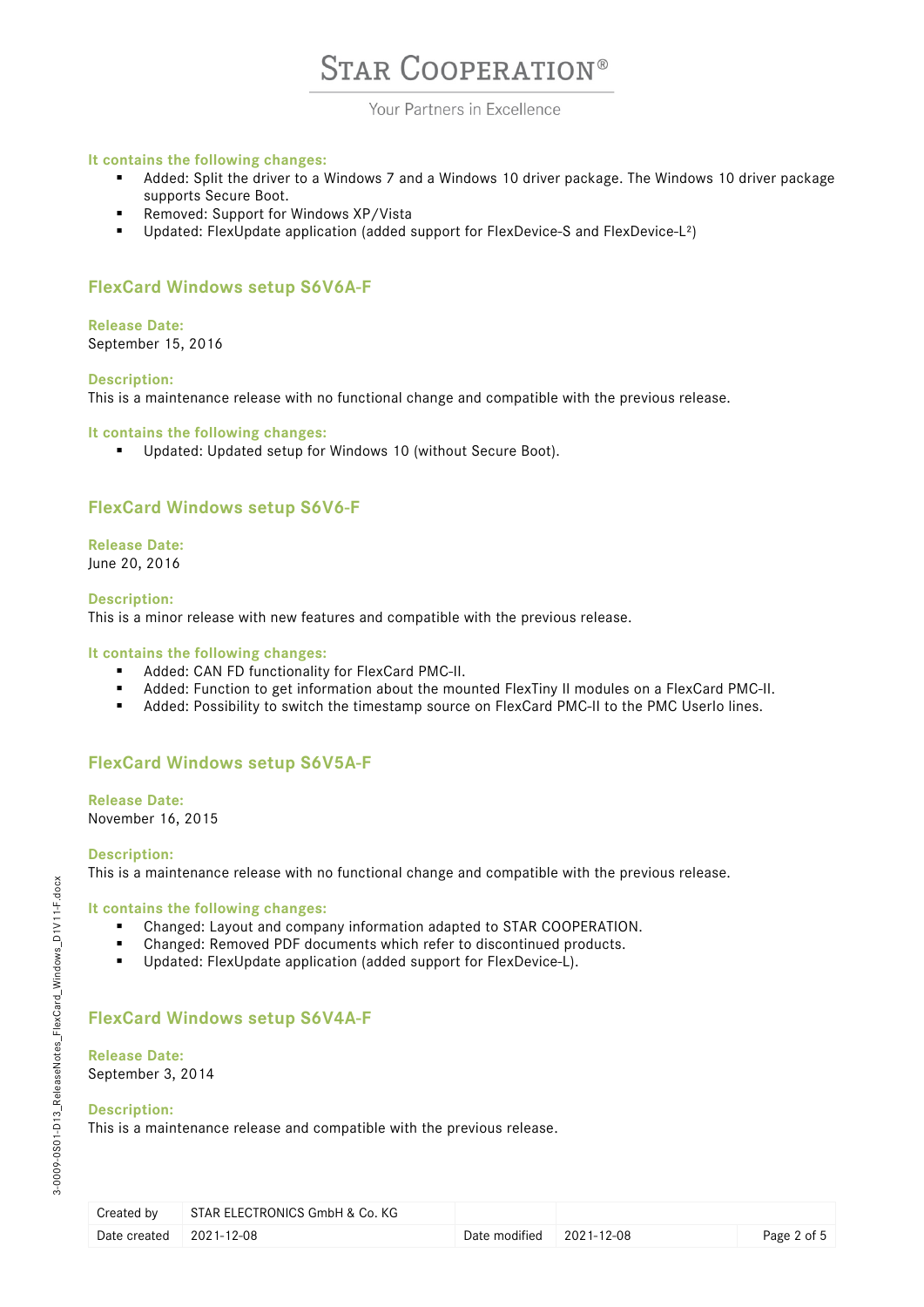### Your Partners in Excellence

### **It contains the following changes:**

 Added: FlexCard PMC II firmware S6V5-F: Added support for MSI (message signalled interrupts). This feature is not supported by FlexCard S6V4-F Windows driver. Windows driver S6V4-F is compatible with firmware S6V5-F.

### **FlexCard Windows setup S6V4-F**

### **Release Date:** July 6, 2012

**Description:** This is a bug-fix release and compatible with the previous release.

### **It contains the following changes:**

- Added: Windows 7 64 bit support<br>Fixed: Valid-flag in FlexRay TxAckr
- Fixed: Valid-flag in FlexRay TxAcknowledge packet
- Fixed: Writing on GTUC11 during monitoring<br>■ Fixed: Memory leak in fcbOpen
- Fixed: Memory leak in fcbOpen<br>Fixed: FlexCard USB cannot be
- **Fixed: FlexCard USB cannot be found after stand-by**<br>**Fixed: Frror when reading FlexRay message buffer 1**
- Fixed: Error when reading FlexRay message buffer 1
- **Updated: FlexUpdate application**

## **FlexCard Windows setup S6V3A-F**

### **Release Date:** November 26, 2010

**Description:** This is a bug-fix release and compatible with the previous release.

### **It contains the following changes:**

Fixed: CAN license issue on FlexCard USB

## **FlexCard Windows setup S6V3-F**

## **Release Date:**

June 30, 2010

### **Description:**

This is a minor release with new features and compatible with the previous release.

### **It contains the following changes:**

- Changed: Error text extended for CC configurations (FlexCard USB only)
- Added: New hardware support of FlexCard USB CAN
- Added: Windows 7 32 bit support
- **Added: CAN transmit FIFO**
- **Fixed:** Latency and performance issues
- Fixed: Status packets with wakeup information<br>■ Fixed: Self synchronization with wakeup proced
- Fixed: Self synchronization with wakeup procedure
- Fixed: Self synchronization with usage of one channel
- Fixed: Broken self synchronization with dynamic segment
- Fixed: Software acceptance filtering for channel both (FlexCard USB only)
- **Fixed: Standby behaviour under Windows Vista**
- Fixed: Symbol window and network idle time error packets

| Created by                | $^\shortparallel$ STAR ELECTRONICS GmbH & Co. KG |                                  |             |
|---------------------------|--------------------------------------------------|----------------------------------|-------------|
| Date created $2021-12-08$ |                                                  | Date modified $\vert$ 2021-12-08 | Page 3 of 5 |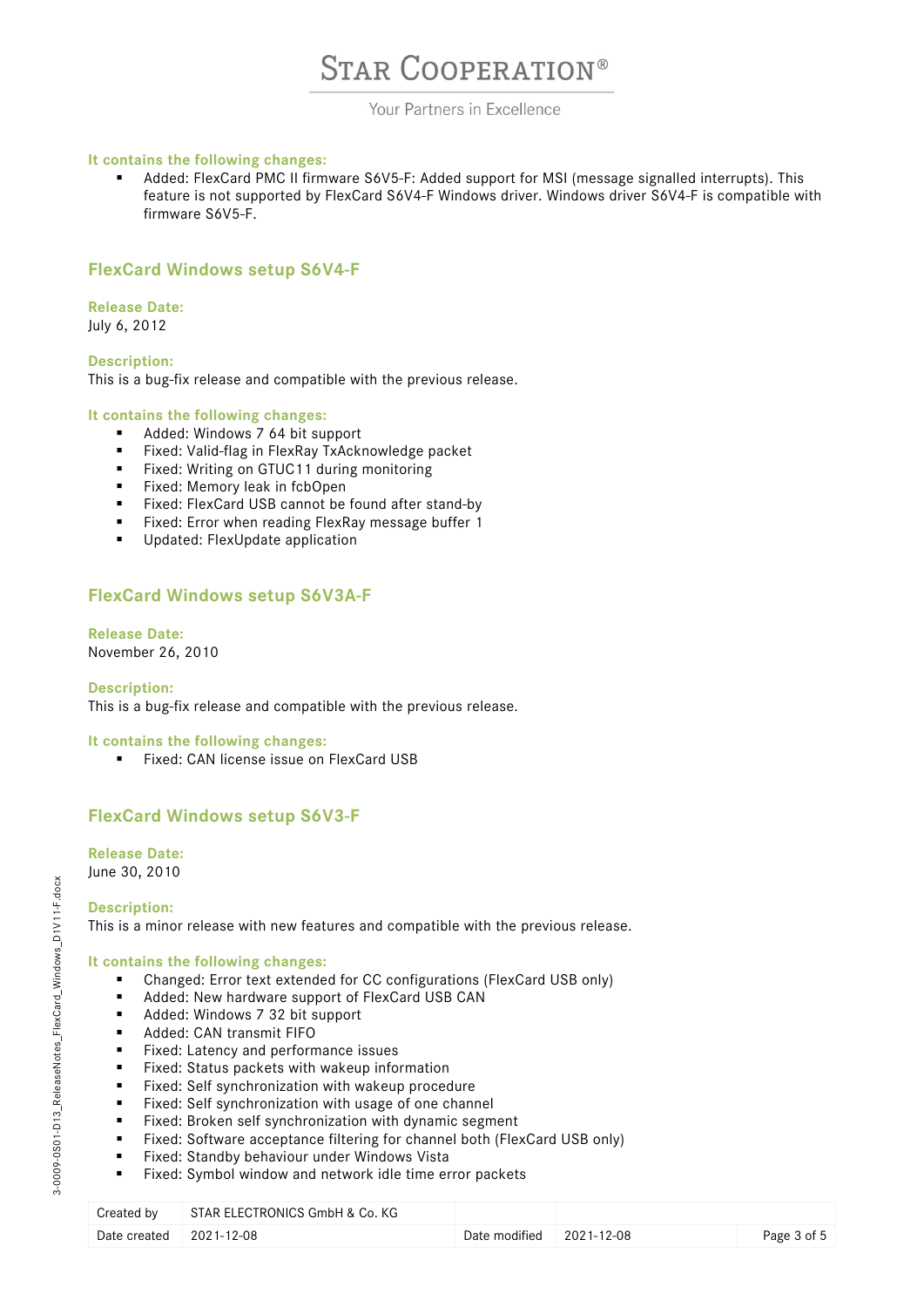### Your Partners in Excellence

- Fixed: Busy devices in enumeration function (FlexCard USB only)
- **Fixed:** Error handling in receive process
- **Updated: FlexUpdate and FlexAlyzerV2 applications**
- **Updated: CAN demo application with transmit FIFO**

## **FlexCard Windows setup S6V2-F**

### **Release Date:** January 29, 2010

### **Description:**

This is a minor release with new features and compatible with the previous release.

### **It contains the following changes:**

- Added: New hardware support of FlexCard USB
- Added: Configuration of time stamp source, external triggering available
- Added: Trigger configuration for internal FlexCard time stamp
- Added: High resolution FlexCard time stamp (64 Bit)
- Added: Fault tolerant CAN support (FlexCard USB only)
- Added: Function that reads whether FlexRay self synchronization is available (all FlexCards)
- Changed: Avoid transmission of wrong FlexRay wakeup symbols during monitoring start
- Changed: Trigger configuration of software timer above 400 seconds possible
- Changed: User defined card id value in complete 32 bit range possible
- Changed: Error text extended for CC configurations
- **Fixed: BSOD during device initialization with older systems**
- **Fixed: Hardware filtering and transmission configuration reset**
- **Fixed: FlexRay CC Timer0 signalization**
- Fixed: Transceiver state for FlexRay CC3 and CC4 (FlexCard PMC II only)
- **Fixed:** Device initialization after Stand-by
- Fixed: Self synchronization with initial microtick offset configuration of zero
- Fixed: Notification packets before monitoring start
- **Updated: Terms and Conditions for Software Use**
- **Updated: FlexUpdate and FlexAlyzerV2 applications**

## **FlexCard Windows setup S6V1-F**

## **Release Date:**

July 31, 2009

### **Description:**

This is a minor release with new features and compatible with the previous release.

### **It contains the following changes:**

- Added: DMA support for FlexCard Cyclone II (SE) and FlexCard PMC (II)
- Added: Support of 4 FlexRay CCs with FlexCard PMC II
- **Added: Factory Image for FlexCard PMC II**
- Added: CC depended bus termination for FlexCard PMC (II)
- Added: Extended message buffer configuration modes
- **Added: License for FlexCard LabVIEW driver**
- Changed: ANSI-C conformity fcBase API header files
- **Fixed:** Timestamp in asynchronous monitoring modes
- Updated: Monitor mode of FlexRay CCs, FIFO buffers can be used in debug mode
- **Updated: FlexUpdate and FlexAlyzerV2 applications**

| Created by   | STAR ELECTRONICS GmbH & Co. KG |                                  |             |
|--------------|--------------------------------|----------------------------------|-------------|
| Date created | $2021 - 12 - 08$               | Date modified $\vert$ 2021-12-08 | Page 4 of 5 |